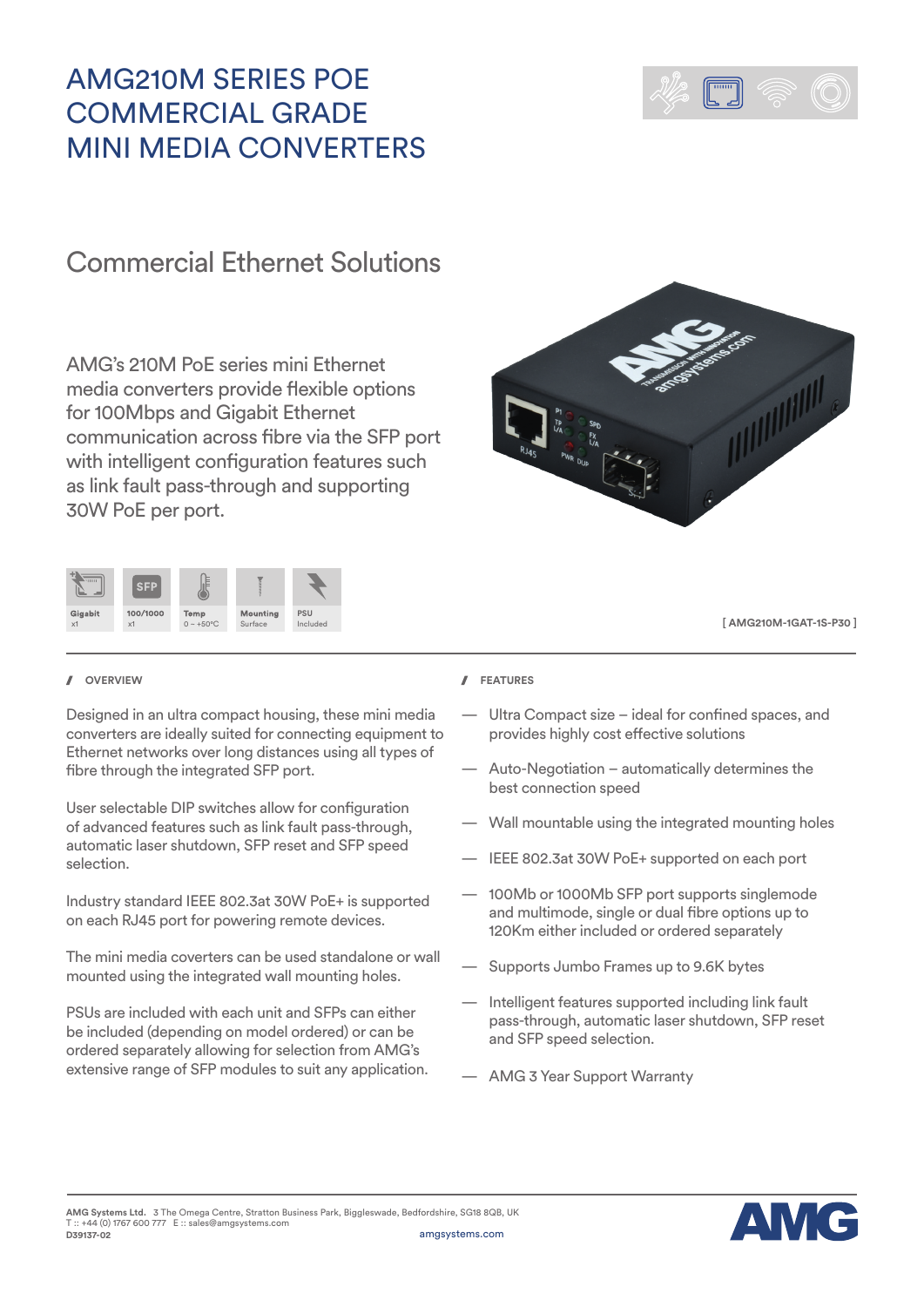Standards.

### IEEE802.3i 10Base-T IEEE802.3u 100Base-TX & 100Base-FX IEEE802.3ab 1000Base-T IEEE802.3z 1000Base-X IEEE802.3x Flow Control<br>IEEE802.3af 15W PoE IEEE802.3af 15W PoE<br>IEEE802.3at 30W PoE+ IEEE802.3at Jumbo Frames 9.6Kbytes Address Table 1K MAC Entries Interface. LED Indicators 1x Power SFP Link/Activity RJ45 Link/Activity RJ45 Speed RJ45 Duplex PoE RJ45 Ports 1x 10/100/1000T(X) RJ45 with Auto MDI/MDI-X and 1.5 kV Isolation Protection SFP Slot 1x 100/1000FX SFP with DIP switch speed selection Power 1x 2.1mm Input Socket Power. Power Inputs 1<br>Operating Voltage 48-56V<sub>DC</sub> Operating Voltage Power Consumption 3W Max (without PoE Load) PSE Mode Mode A Protection **Overload Current** Housing Metal Dimensions (W x D x H) 94 x 71 x 26 mm 3.70 x 2.80 x 1.02 in IP Rating IP30 Installation Surface or Wall Mount Weight 0.2kg / 0.44lb Packaging. Shipping Weight 0.68kg / 1.50lb Dimensions (W x D x H) 184 x 98 x 92 mm  $7.24 \times 3.86 \times 3.62$  in Environmental. Operating Temp. 0°C to 50°C Storage Temp. -20°C to 70°C Humidity 5% to 90% (non-condensing) MTBF 100,819 Hours MTBF Standard Telcordia SR-332 GB 25°C Heat Dissipation 113 BTU/h (With 30W PoE) Cooling Passive Cooling Noise Level 0 dBA Regulatory. Electrical Safety IEC/BS/EN 62368-1 (UKCA) EMI EN55032 Class B EN55035, EN55024 FCC Part 15 Class B EMS EN61000-3-2 EN61000-3-3

Mechanical.

Environmental Reach

RoHS **WEEE**